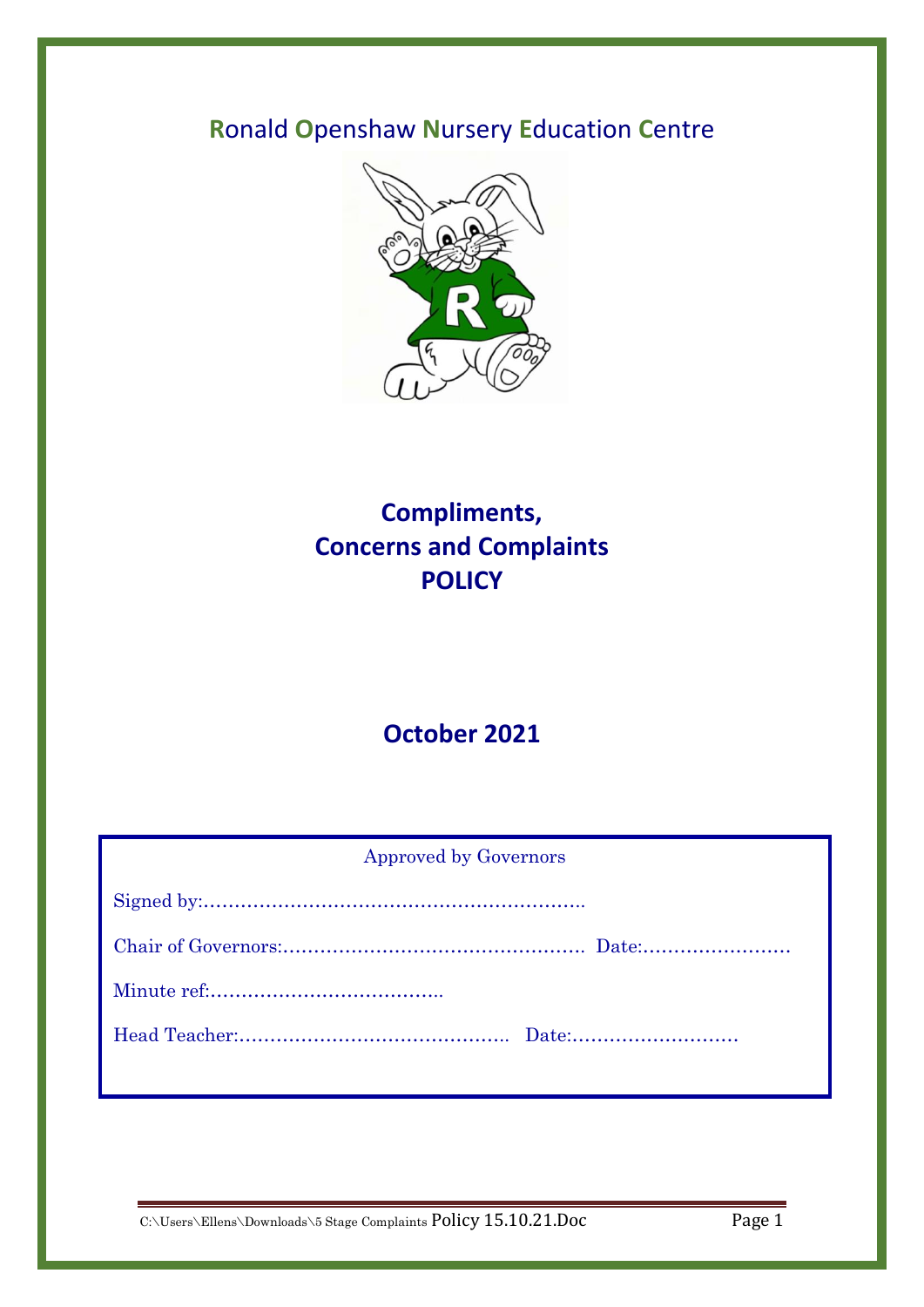# **Compliments, Concerns and Complaints Policy**

#### *Who can raise a compliment, concern or complaint?*

This procedure is not limited to parents or carers of children that are registered at the school. Any person, including members of the public, may make a compliment/complaint to Ronald Openshaw Nursery Education Centre (RONEC) about any provision of facilities or services that we provide. Unless complaints are dealt with under separate statutory procedures (such as appeals relating to exclusions or admissions), we will use this complaints procedure.

## *Compliments*

If anyone has any compliments about the service we provide RONEC is always happy to receive them: these may be verbal, handwritten, via OFSTED's Parent View, via Facebook or Twitter feeds.

We welcome and value any compliments we receive from parents/carers and other parties and keep a record of these. Compliments are encouraging for staff and help us build on our successes for the future benefit of the children.

## *The difference between a concern and a complaint*

A concern may be defined as '*an expression of worry or doubt over an issue considered to be important for which reassurances are sought'*. A complaint may be defined as '*an expression of dissatisfaction however made, about actions taken or a lack of action*'.

It is in everyone's interest that concerns and complaints are resolved at the earliest possible stage. Many issues can be resolved informally, without the need to use the formal stages of the complaints procedure. RONEC takes concerns seriously and will make every effort to resolve the matter as quickly as possible.

If you have difficulty discussing a concern with a particular member of staff, we will respect your views. In these cases, Alison Lentz, will refer you to another staff member. Similarly, if the member of staff directly involved feels unable to deal with a concern, Alison Lentz will refer you to another staff member. The member of staff may be more senior but does not have to be. The ability to consider the concern objectively and impartially is more important.

We understand however, that there are occasions when people would like to raise their concerns formally. In this case, RONEC will attempt to resolve the issue internally, through the stages outlined within this complaints procedure.

## *How to raise a concern or make a complaint*

A concern or complaint can be made in person, in writing or by telephone. They may also be made by a third party acting on behalf on a complainant, as long as they have appropriate consent to do so.

Concerns should be raised with either the class teacher or head teacher. If the issue remains unresolved, the next step is to make a formal complaint.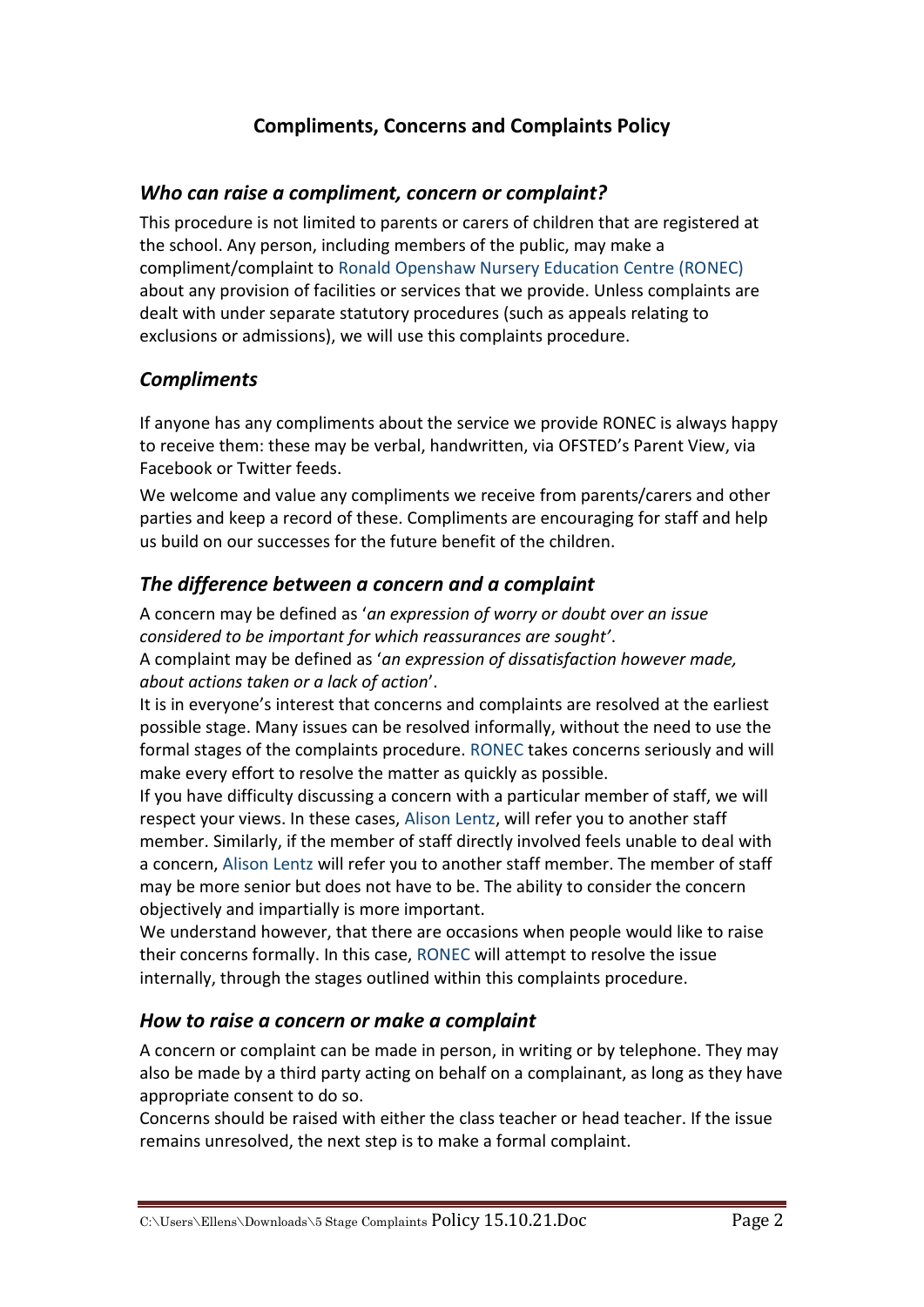Complainants should not approach individual governors to raise concerns or complaints. They have no power to act on an individual basis and it may also prevent them from considering complaints at Stage 2 of the procedure.

Complaints against school staff (except the head teacher) should be made in the first instance, to Alison Lentz via the school office*.* Please mark them as Private and Confidential.

Complaints that involve or are about the head teacher should be addressed to Trudi Barnes (the Chair of Governors), via the school office. Please mark them as Private and Confidential.

Complaints about the Chair of Governors, any individual governor or the whole governing body should be addressed to Paul Baglee (the Clerk to the Governing Body) via the school office. Please mark them as Private and Confidential.

For ease of use, a template complaint form is included at the end of this procedure. If you require help in completing the form, please contact the school office. You can also ask third party organisations like the Citizens Advice to help you.

In accordance with equality law, we will consider making reasonable adjustments if required, to enable complainants to access and complete this complaints procedure. For instance, providing information in alternative formats, assisting complainants in raising a formal complaint or holding meetings in accessible locations.

#### *Anonymous complaints*

We will not normally investigate anonymous complaints. However, the head teacher or Chair of Governors, if appropriate, will determine whether the complaint warrants an investigation.

## *Time scales*

You must raise the complaint within three months of the incident or, where a series of associated incidents have occurred, within three months of the last of these incidents. We will consider complaints made outside of this period if exceptional circumstances apply.

#### *Complaints received outside of term time*

We will consider complaints made outside of term time to have been received on the first school day after the holiday period.

## *Scope of this Complaints Procedure*

This procedure covers all complaints about any provision of community facilities or services by RONEC, other than complaints that are dealt with under other statutory procedures, including those listed below.

| <b>Exceptions</b>                                                                                   | Who to contact                                                                                                                                    |
|-----------------------------------------------------------------------------------------------------|---------------------------------------------------------------------------------------------------------------------------------------------------|
| Admissions to schools                                                                               | Concerns about admissions, statutory assessments of                                                                                               |
| Statutory assessments of<br><b>Special Educational Needs</b><br>School re-organisation<br>proposals | Special Educational Needs, or school re-organisation<br>proposals should be raised with<br>Newham CYPS,<br>1000, Dockside Road,<br>London E16 2QU |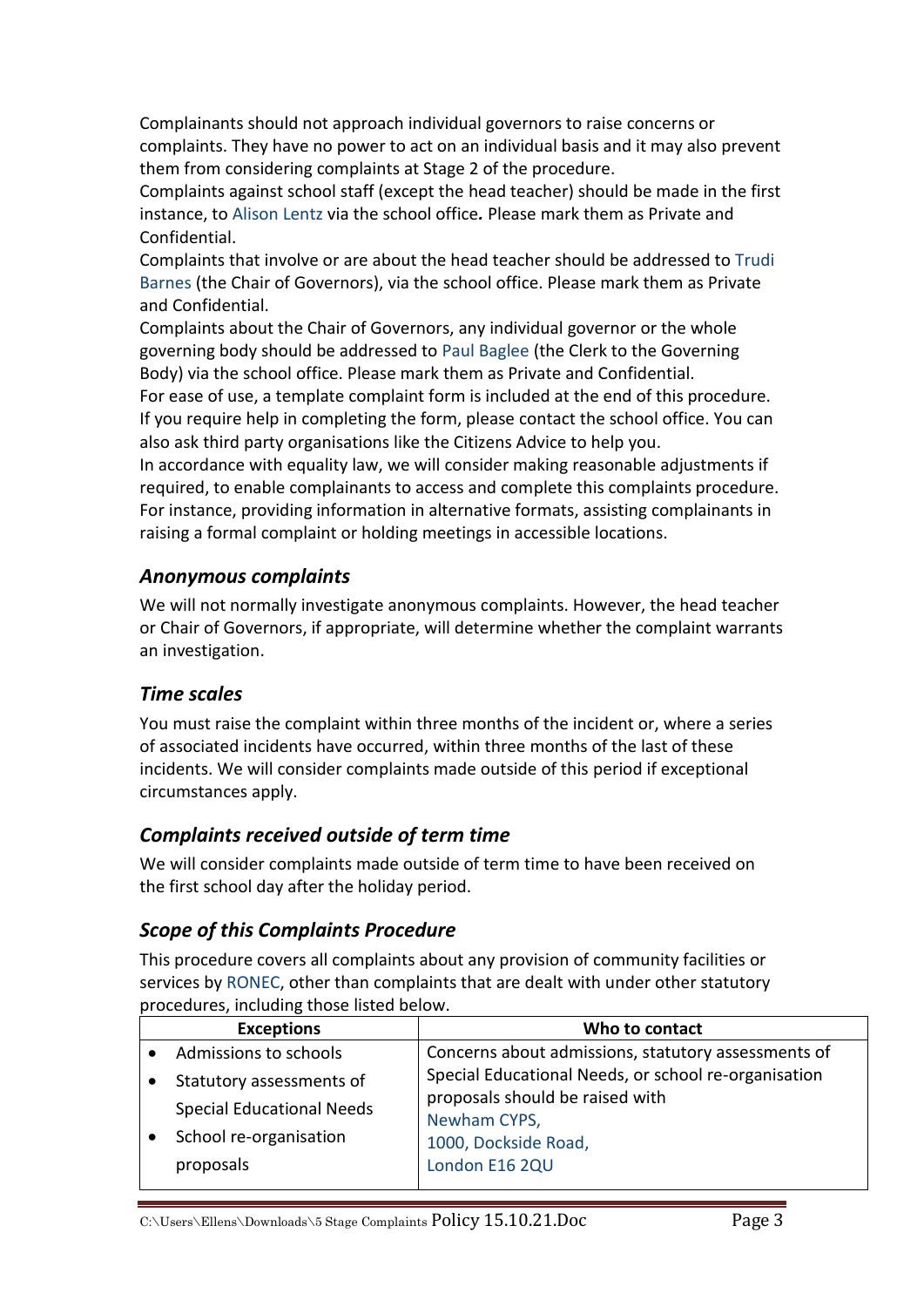|           | Matters likely to require a Child<br>Protection Investigation                                            | Complaints about child protection matters are handled<br>under our child protection and safeguarding policy and<br>in accordance with relevant statutory guidance.                                                                                                          |
|-----------|----------------------------------------------------------------------------------------------------------|-----------------------------------------------------------------------------------------------------------------------------------------------------------------------------------------------------------------------------------------------------------------------------|
|           |                                                                                                          | If you have serious concerns, you may wish to contact<br>the local authority designated officer (LADO) who has<br>local responsibility for safeguarding or the Multi-Agency<br>Safeguarding Hub (MASH).<br>MASH@newham.gov.uk                                               |
|           | Exclusion of children from<br>school*                                                                    | Further information about raising concerns about<br>exclusion can be found at: www.gov.uk/school-<br>discipline-exclusions/exclusions.                                                                                                                                      |
|           |                                                                                                          | *complaints about the application of the behaviour<br>policy can be made through the school's complaints<br>procedure. See Behaviour Policy                                                                                                                                 |
|           | Whistleblowing                                                                                           | We have an internal whistleblowing procedure for all<br>our employees, including temporary staff and<br>contractors.                                                                                                                                                        |
|           |                                                                                                          | The Secretary of State for Education is the prescribed<br>person for matters relating to education for whistle-<br>blowers in education who do not want to raise matters<br>direct with their employer. Referrals can be made at<br>www.education.gov.uk/contactus.         |
|           |                                                                                                          | Volunteer staff who have concerns about our school<br>should complain through the school's complaints<br>procedure. You may also be able to complain direct to<br>the LA or the Department for Education (see link above),<br>depending on the substance of your complaint. |
|           | Staff grievances                                                                                         | Complaints from staff will be dealt with under the<br>school's internal grievance procedures.                                                                                                                                                                               |
|           | Staff conduct                                                                                            | Complaints about staff will be dealt with under the<br>school's internal disciplinary procedures, if appropriate.                                                                                                                                                           |
|           |                                                                                                          | Complainants will not be informed of any disciplinary<br>action taken against a staff member as a result of a<br>complaint. However, the complainant will be notified<br>that the matter is being addressed.                                                                |
| $\bullet$ | Complaints about services<br>provided by other providers<br>who may use school premises<br>or facilities | Providers should have their own complaints procedure<br>to deal with complaints about service. Please contact<br>them direct.                                                                                                                                               |
|           | National Curriculum - content                                                                            | Please contact the Department for Education at:<br>www.education.gov.uk/contactus                                                                                                                                                                                           |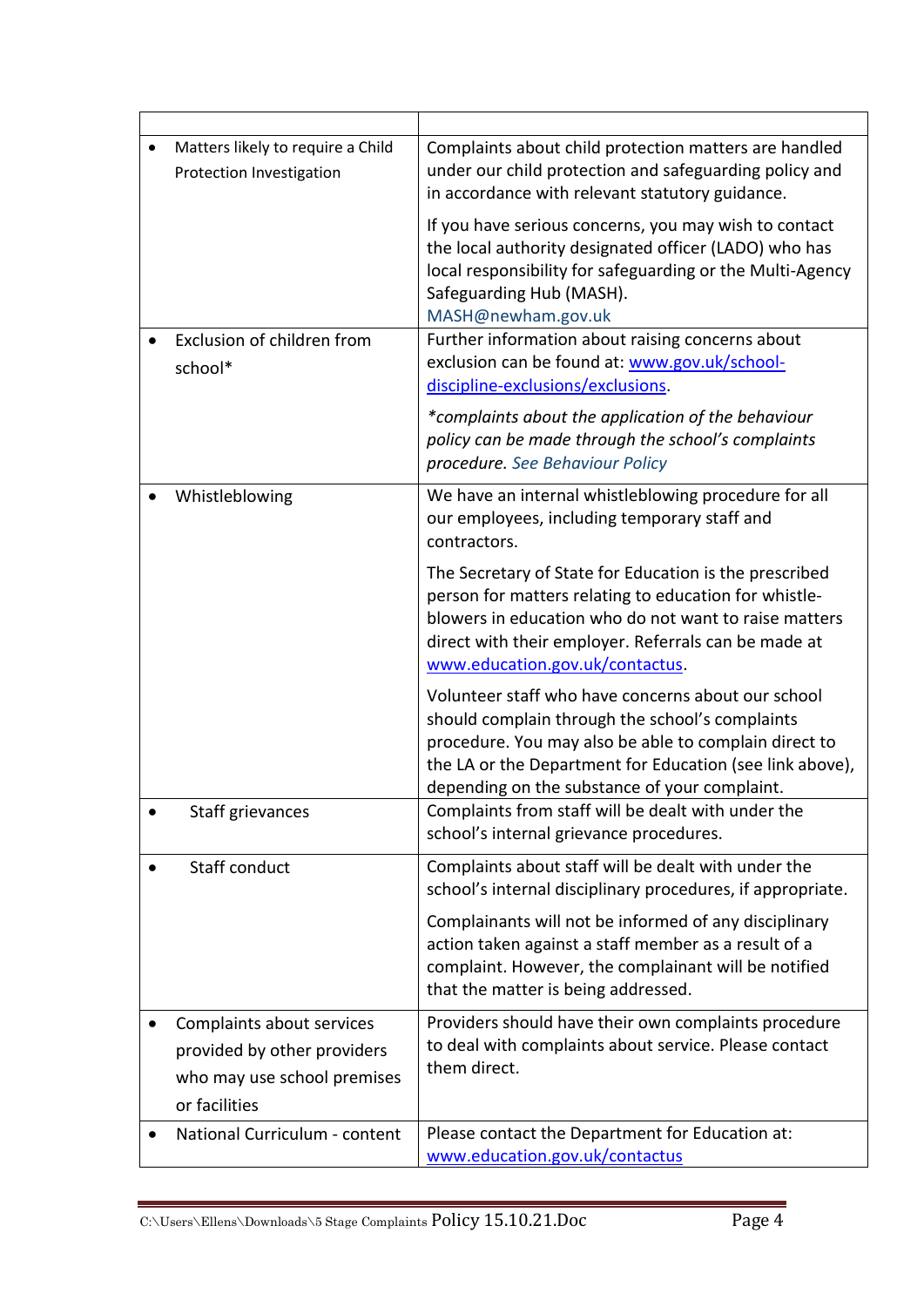If other bodies are investigating aspects of the complaint, for example the police, local authority (LA) safeguarding teams or Tribunals, this may impact on our ability to adhere to the timescales within this procedure or result in the procedure being suspended until those public bodies have completed their investigations.

If a complainant commences legal action against RONEC in relation to their complaint, we will consider whether to suspend the complaints procedure in relation to their complaint until those legal proceedings have concluded.

## *Resolving complaints*

At each stage in the procedure, RONEC wants to resolve the complaint. If appropriate, we will acknowledge that the complaint is upheld in whole or in part. In addition, we may offer one or more of the following:

- an explanation
- an admission that the situation could have been handled differently or better
- an assurance that we will try to ensure the event complained of will not recur
- an explanation of the steps that have been or will be taken to help ensure that it will not happen again and an indication of the timescales within which any changes will be made
- an undertaking to review school policies in light of the complaint
- an apology.

# *Withdrawal of a Complaint*

If a complainant wants to withdraw their complaint, we will ask them to confirm this in writing.

# *Stage 1- Informal*

Informal complaints are dealt with by the class teacher/ team leader. In the vast majority of cases a concern can and should be resolved by contacting the class teacher/ team leader.

The initial communication from the complainant to the class teacher/ team leader may be made by letter, telephone conversation or in person by appointment.

- The complaint will be acknowledged within 2 working days.
- The complainant must allow the class teacher/ team leader 5 working days to respond to the concern.
- If this does not lead to a resolution of the concern raised then the complainant must be informed and an extension given and/or
- The concern/complaint must be referred to the next stage of the complaints process, which is the formal process
- The complainant is informed of the formal process in writing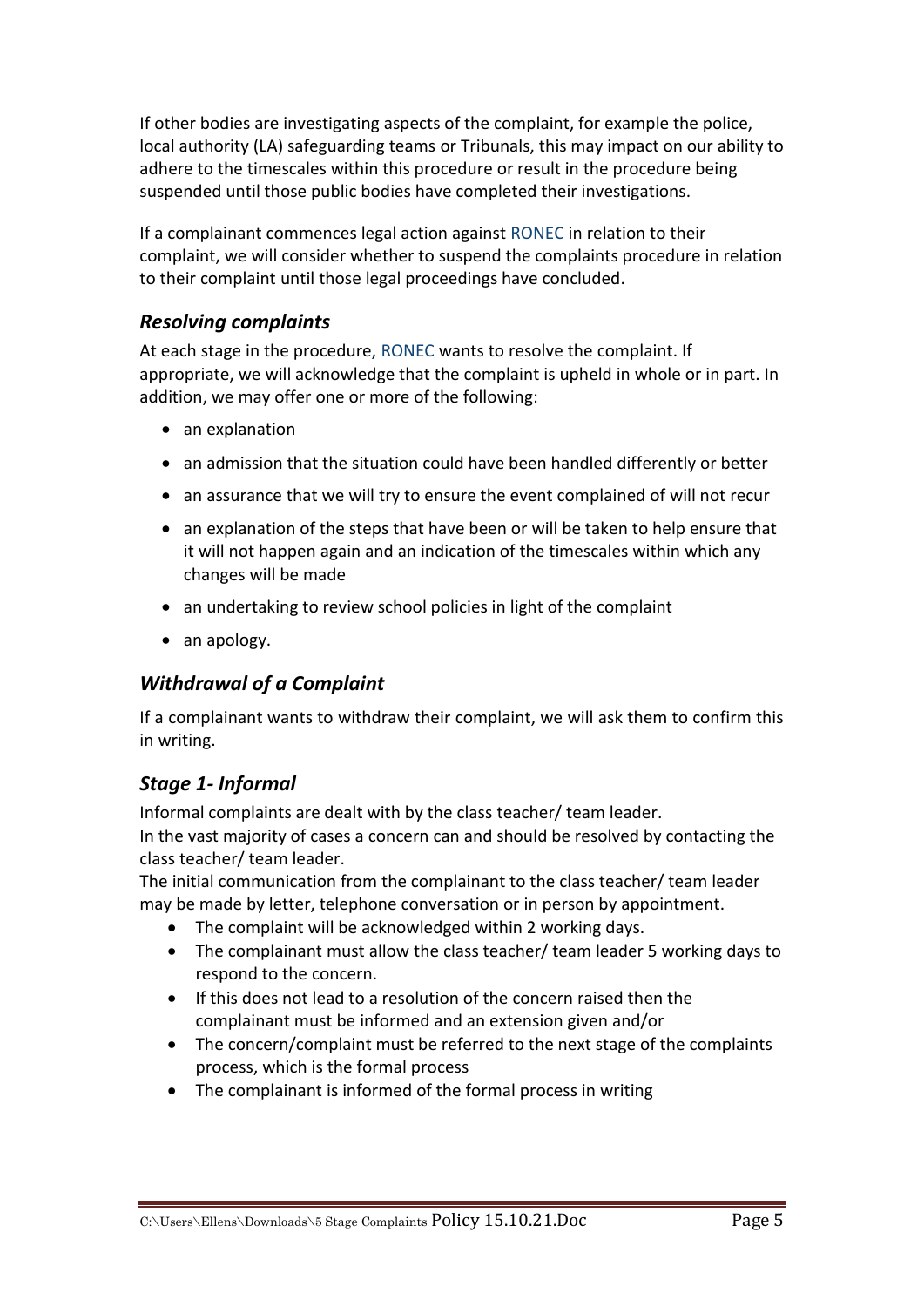# *Stage 2*

Formal complaints must be made to the head teacher (unless they are about the head teacher), via the school office. Where the Head teacher is the subject of the complaint the complainant should be advised to address it to the Chair of Governors via the main school office (this will then bypass stage 2 and proceed straight to stage 3).

A formal complaint may be done in person, in writing (preferably on the Complaint Form), or by telephone.

The complainant must ensure that they include details of why they are still dissatisfied and what action they believe they would like to see happen to resolve the complaint. They can also attach evidence to support their concerns. The head teacher will:

- record the date the complaint is received and will acknowledge receipt of the complaint in writing (either by letter or email) within 5 school days.
- Within this response, the head teacher will seek to clarify the nature of the complaint, ask what remains unresolved and what outcome the complainant would like to see. The head teacher can consider whether a face-to-face (minuted)meeting is the most appropriate way of doing this.

*Note: The head teacher may delegate the investigation to another member of the school's senior leadership team but not the decision to be taken.*

During the investigation, the head teacher (or investigator) will:

- if necessary, interview those involved in the matter and/or those complained of, allowing them to be accompanied if they wish
- keep a written record of any meetings/interviews in relation to their investigation.

At the conclusion of their investigation, the head teacher will provide a formal written response within 20 school days of the date of receipt of the complaint. If the head teacher is unable to meet this deadline, they will provide the complainant with an update and revised response date.

The response will detail any actions taken to investigate the complaint and provide a full explanation of the decision made and the reason(s) for it. Where appropriate, it will include details of actions RONEC will take to resolve the complaint.

The head teacher will advise the complainant of how to escalate their complaint should they remain dissatisfied with the outcome of Stage 2.

If the complaint is about the head teacher, or a member of the governing body (including the Chair or Vice-Chair), a suitably skilled governor will be appointed to complete all the actions at Stage 1.

If the complaint is:

- jointly about the Chair and Vice Chair or
- the entire governing body or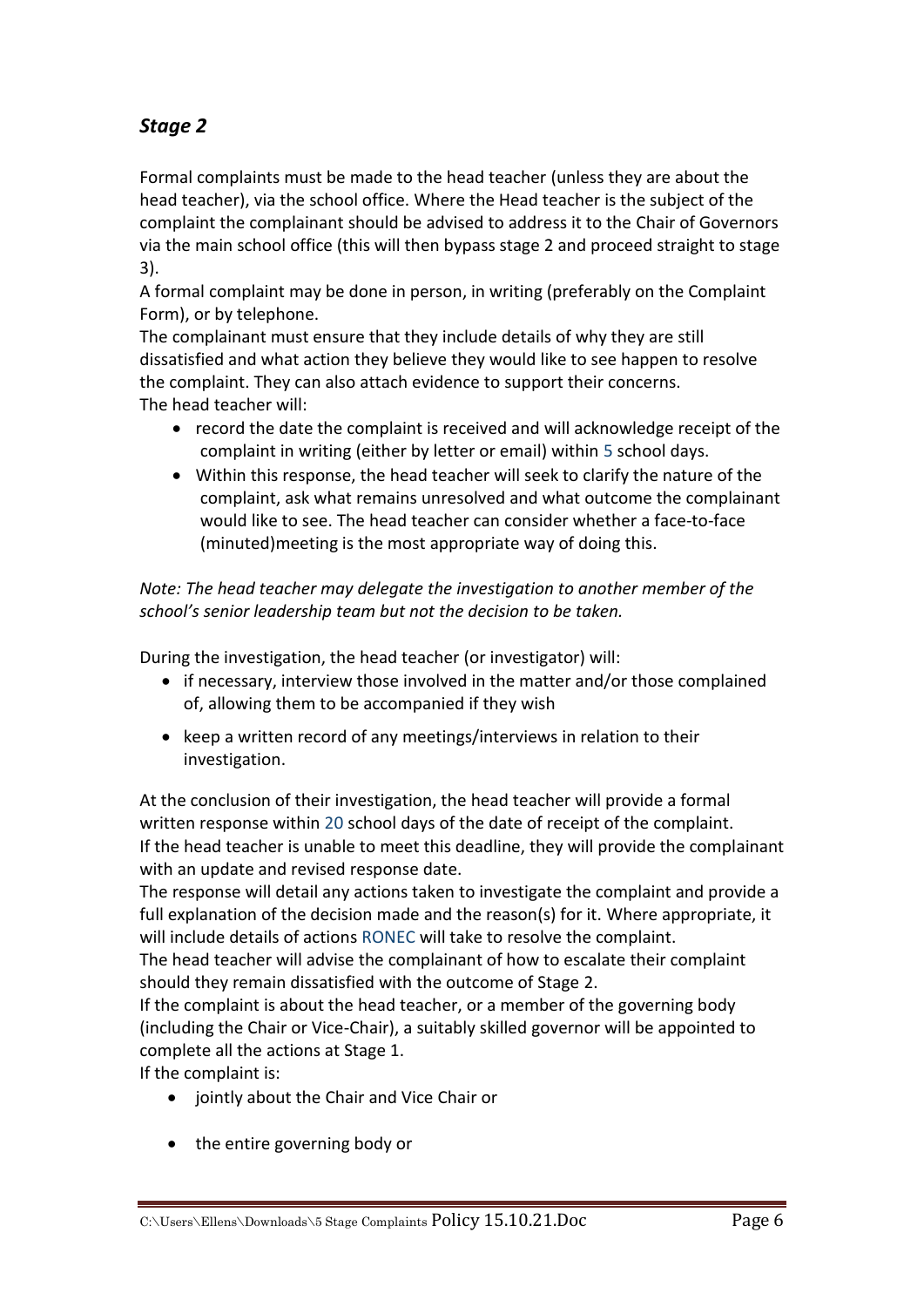• the majority of the governing body

Stage 2 will be considered by an independent investigator appointed by the governing body. At the conclusion of their investigation, the independent investigator will provide a formal written response.

# *Stage 3*

If the complainant is dissatisfied with the outcome at Stage 2 and wishes to take the matter further, they can escalate the complaint to Stage 3 – a meeting with members of the governing body's complaints committee, which will be formed of the first three, impartial, governors available. This is the final stage of the complaints procedure.

- The complainant must ensure they include details of why they are still dissatisfied with the decision, recommendations and actions of the stage 2 complaint and what they require to resolve the matter.
- A request to escalate to Stage 3 must be made to the Chair of Governors, via the school office, within 5 school days of receipt of the Stage 2 response. Requests received outside of this time frame will only be considered if exceptional circumstances apply.
- The Chair will record the date the complaint is received and acknowledge receipt of the complaint in writing (either by letter or email) within 15 school days.
- The Chair can seek support via the Education Space
- The Chair/Clerk will write to the complainant to inform them of the date of the meeting. They will aim to convene a meeting within 15 school days of receipt of the Stage 3 request. If this is not possible, the Clerk will provide an anticipated date and keep the complainant informed.
- If the complainant rejects the offer of three proposed dates, without good reason, the Clerk will decide when to hold the meeting. It will then proceed in the complainant's absence on the basis of written submissions from both parties.
- Once satisfied that the investigation has been concluded and a decision has been reached on the complaint, the designated the Chair/Clerk will notify the complainant, in writing, of the conclusion.
- The conclusion could be:
	- 1. The evidence indicates that the complaint was substantiated and, therefore, upheld and what action will be taken
	- 2. The complaint was substantiated in part and what action will be taken
	- 3. The complaint is s not substantiated by the evidence and, therefore, not upheld.
- The complainant is informed and if they are still dissatisfied they can write to the governing Body directly via the school office or the Education Space outlining why they feel the complaint is unresolved and how they feel it could be resolved.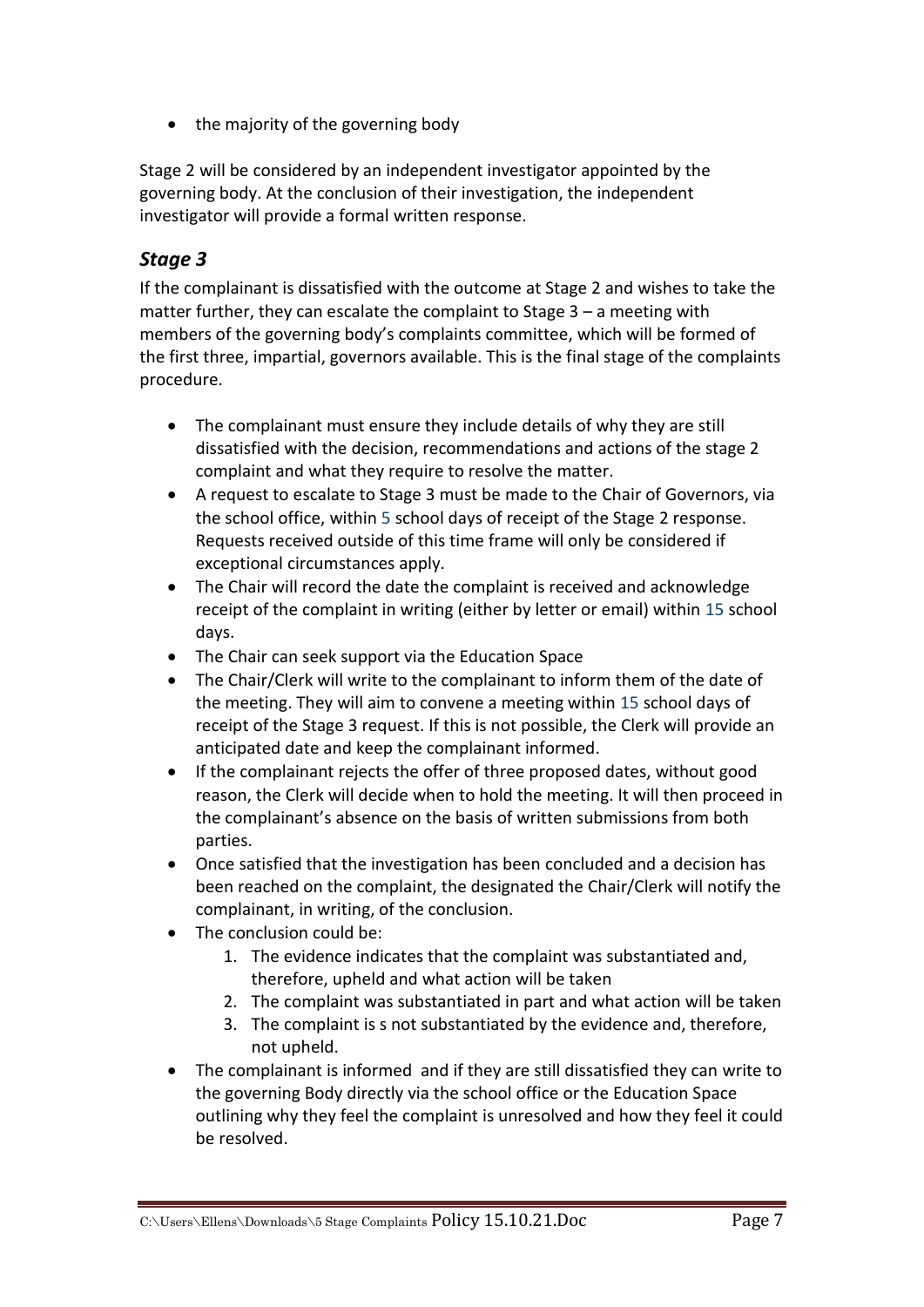# *Stage 4*

If not resolved at stage 3 the complainant should be advised to put their complaint in writing to the Governing Body. The letter can be sent to the school office or School Management support at the Education Space.

The complainant must ensure that they include details of why they are still dissatisfied with the decision, recommendations and actions at stage 3 and what they feel would resolve the complaint.

Once the complaint has been received School Management Support at the Education space will be contacted to provide support, advice and assistance with the process:

- Governors will form a complaints panel comprising of at least three governors with no prior involvement or knowledge of the complaint.
- The panel to have a cross section of categories of governors and be sensitive to the issues of race, gender, religious affiliation.
- Prior to the meeting, they will decide amongst themselves who will act as the Chair of the Complaints Panel. If there are fewer than three governors from RONEC available, the Clerk will source any additional, independent governors through another local school or through their LA's Governor Services team, in order to make up the panel. Alternatively, an entirely independent committee may be convened to hear the complaint at Stage 4.
- The committee will decide whether to deal with the complaint by inviting parties to a meeting or through written representations, but in making their decision they will be sensitive to the complainant's needs.
- If the complainant is invited to attend the meeting, they may bring someone along to provide support. This can be a relative or friend. Generally, we do not encourage either party to bring legal representatives to the panel meeting. However, there may be occasions when legal representation is appropriate. For instance, if a school employee is called as a witness in a complaint meeting, they may wish to be supported by union and/or legal representation.
- Representatives from the media are not permitted to attend.

*Note: the head Teacher has a statutory duty for the internal organisation and management of the school, which they must carry out in accordance with any rules, regulations or policies laid down by the Governing body. Therefore, the remit of governors' consideration of a complaint about a matter of internal organisation and control will be as to whether the head teacher has followed any relevant school policies; it is not to substitute its own operational judgement for that of the head teacher.*

*Complaints about staff conduct will not generally be handled under this complaints procedure. Complainants will be advised that any staff conduct complaints will be considered under staff disciplinary procedures, if appropriate, but outcomes will not be shared with them.*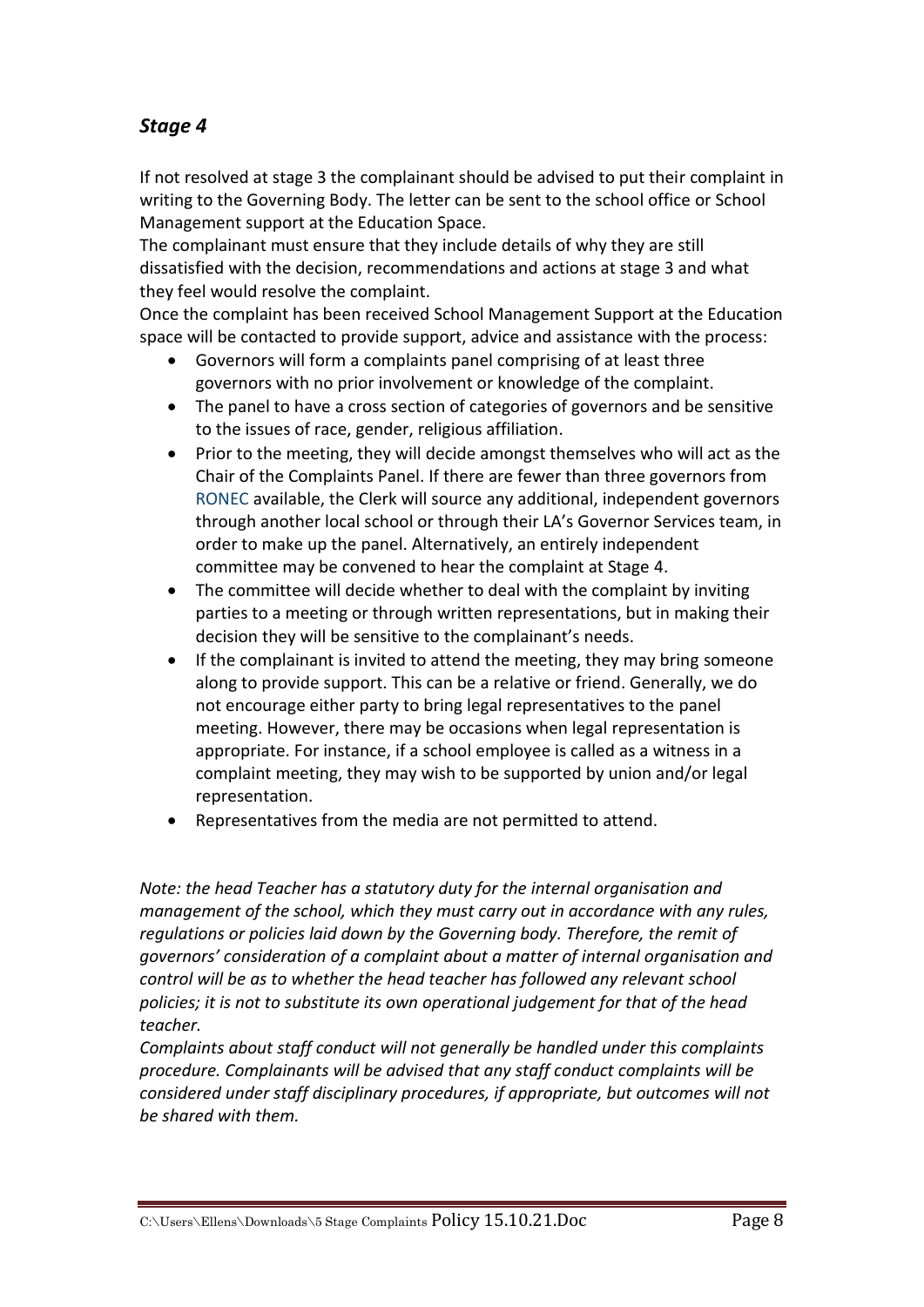The Panel/ Clerk will:

- Write to the complainant to acknowledge the complaint within 10 working days and confirm and notify the complainant of the date, time and venue of the meeting, ensuring that, if the complainant is invited, the dates are convenient to all parties and that the venue and proceedings are accessible
- request copies of any further written material to be submitted to the committee at least 5 school days before the meeting.
- Decide on appropriate action to be taken to resolve the complaint
- Decide not to meet for non-complex cases if there is enough evidence for a decision to be made.

Any written material will be circulated to all parties at least 5 school days before the date of the meeting. The committee will not normally accept, as evidence, recordings of conversations that were obtained covertly and without the informed consent of all parties being recorded.

The committee will also not review any new complaints at this stage or consider evidence unrelated to the initial complaint to be included. New complaints must be dealt with from Stage 1 of the procedure.

The meeting will be held in private. Electronic recordings of meetings or conversations are not normally permitted unless a complainant's own disability or special needs require it. Prior knowledge and consent of all parties attending must be sought before meetings or conversations take place. Consent will be recorded in any minutes taken.

The committee will consider the complaint and all the evidence presented. The committee can:

- uphold the complaint in whole or in part
- dismiss the complaint in whole or in part.

If the complaint is upheld in whole or in part, the committee will:

- decide on the appropriate action to be taken to resolve the complaint
- where appropriate, recommend changes to the school's systems or procedures to prevent similar issues in the future.

The Chair of the Committee will provide the complainant and RONEC with a full explanation of their decision and the reason(s) for it, in writing, within 5 school days. The letter to the complainant will include details of how to contact the Department for Education if they are dissatisfied with the way their complaint has been handled by RONEC.

If the complaint is:

• jointly about the Chair and Vice Chair or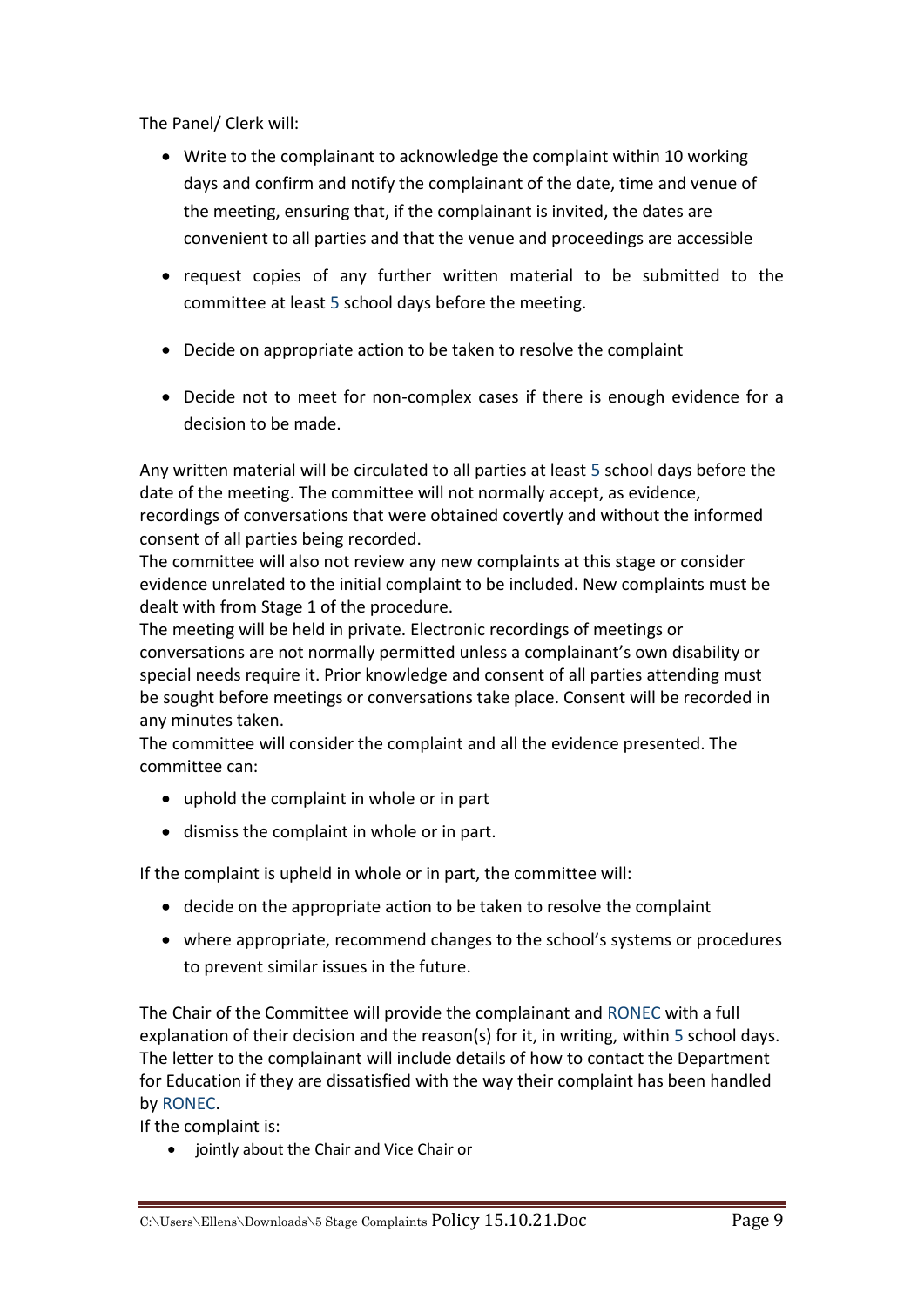- the entire governing body or
- the majority of the governing body

Stage 4 will be heard by a committee of independent, co-opted governors. The response will detail any actions taken to investigate the complaint and provide a full explanation of the decision made and the reason(s) for it. Where appropriate, it will include details of actions RONEC will take to resolve the complaint. The response will also advise the complainant of how to escalate their complaint should they remain dissatisfied.

## *Stage 5*

If the complainant believes the school did not handle their complaint in accordance with the published complaints procedure or they acted unlawfully or unreasonably in the exercise of their duties under education law, they can contact the Department for Education after they have completed Stage 2.

The Department for Education will not normally reinvestigate the substance of complaints or overturn any decisions made by RONEC. They will consider whether RONEC has adhered to education legislation and any statutory policies connected with the complaint.

The complainant can refer their complaint to the Department for Education online at[: www.education.gov.uk/contactus,](http://www.education.gov.uk/contactus) by telephone on: 0370 000 2288 or by writing to:

Department for Education Piccadilly Gate Store Street Manchester M1 2WD.

The DfE will examine if the school complaints policy and any other relent processes were followed. They will also examine policies to determine if they adhere to education legislation. The DfE's role is to review the complaint, look at the handling of the complaint at the earlier stage to ensure the procedure has been applied. The school must ensure it follows the procedure correctly, keeps accurate records of communication with the complainant at every stage.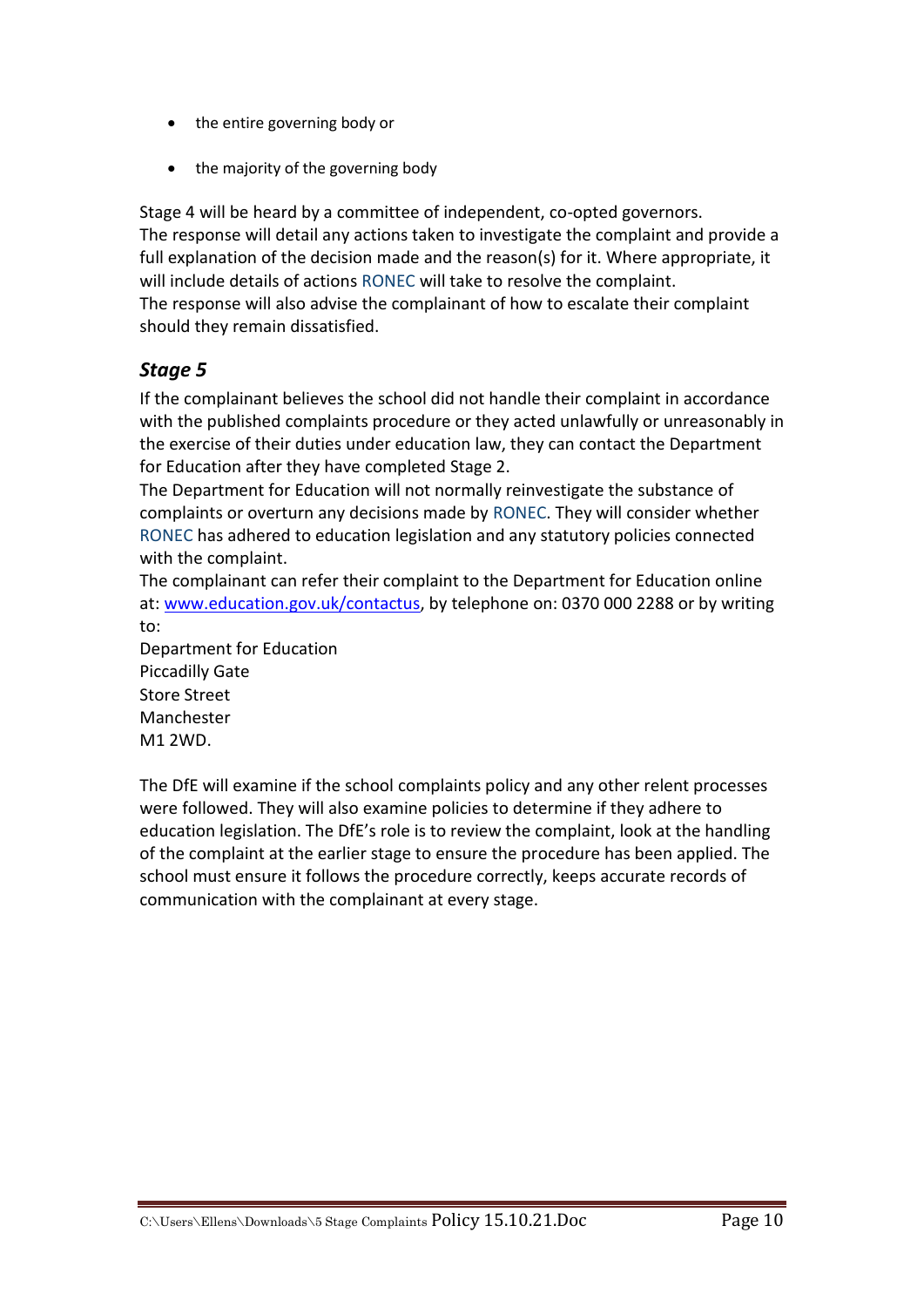#### **Compliant Form**

Please complete and return to Alison Lentz who will acknowledge receipt and explain what action will be taken.

Your name:

Child's name (if relevant):

Your relationship to the child (if relevant):

Address:

Postcode: Day time telephone number:

Evening telephone number:

Please give details of your complaint, including whether you have spoken to anybody at the school about it.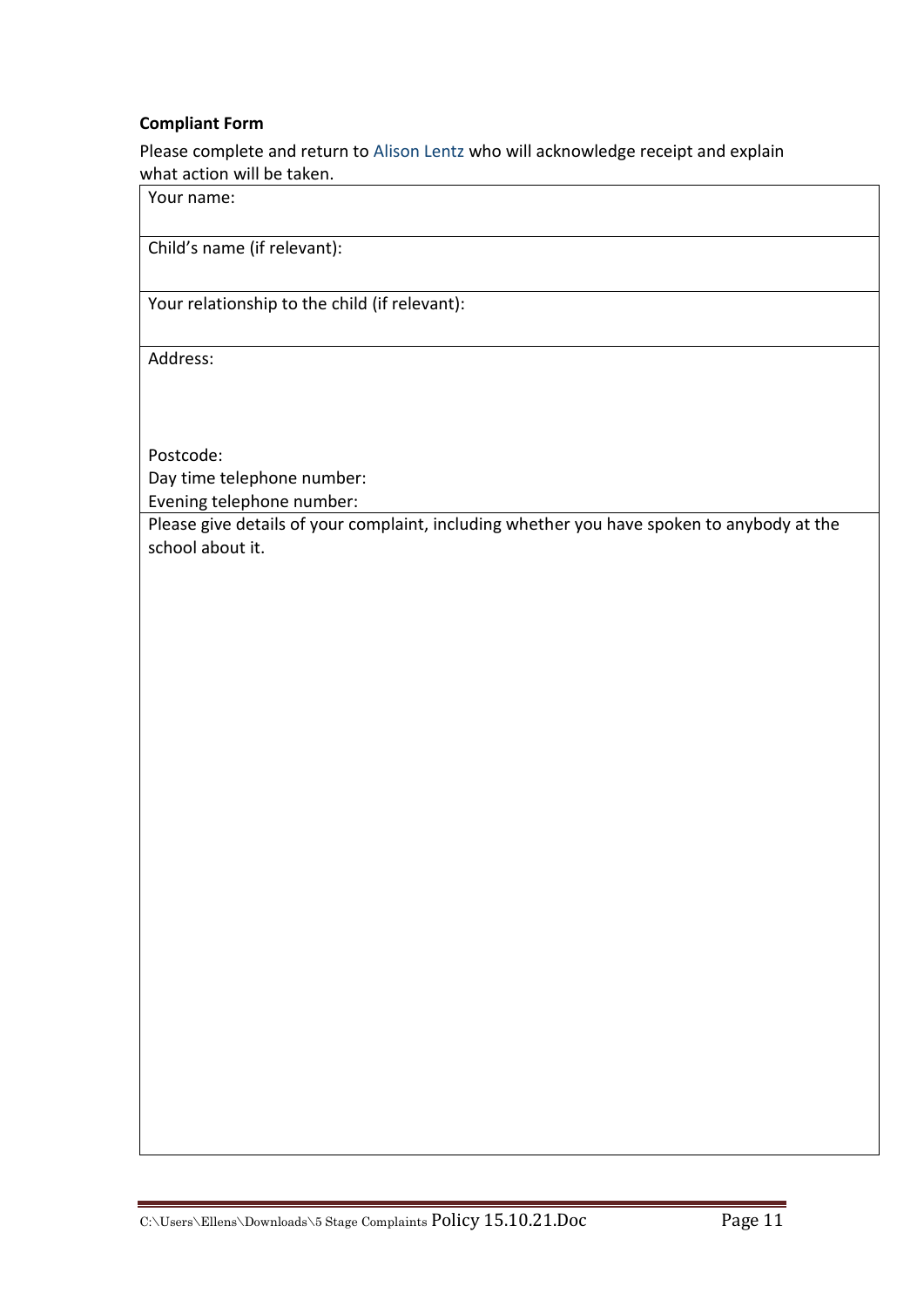| What actions do you feel might resolve the problem at this stage? |  |  |
|-------------------------------------------------------------------|--|--|
|                                                                   |  |  |
|                                                                   |  |  |
|                                                                   |  |  |
|                                                                   |  |  |
|                                                                   |  |  |
|                                                                   |  |  |
|                                                                   |  |  |
|                                                                   |  |  |
|                                                                   |  |  |
|                                                                   |  |  |
|                                                                   |  |  |
|                                                                   |  |  |
|                                                                   |  |  |
|                                                                   |  |  |
| Are you attaching any paperwork? If so, please give details.      |  |  |
|                                                                   |  |  |
|                                                                   |  |  |
|                                                                   |  |  |
|                                                                   |  |  |
|                                                                   |  |  |
|                                                                   |  |  |
|                                                                   |  |  |
|                                                                   |  |  |
|                                                                   |  |  |
|                                                                   |  |  |
|                                                                   |  |  |
| Signature:                                                        |  |  |
|                                                                   |  |  |
| Date:                                                             |  |  |
| Official use                                                      |  |  |
| Date acknowledgement sent:                                        |  |  |
|                                                                   |  |  |
| By who:                                                           |  |  |
|                                                                   |  |  |
|                                                                   |  |  |
| Complaint referred to:                                            |  |  |
|                                                                   |  |  |
|                                                                   |  |  |
| Date:                                                             |  |  |
|                                                                   |  |  |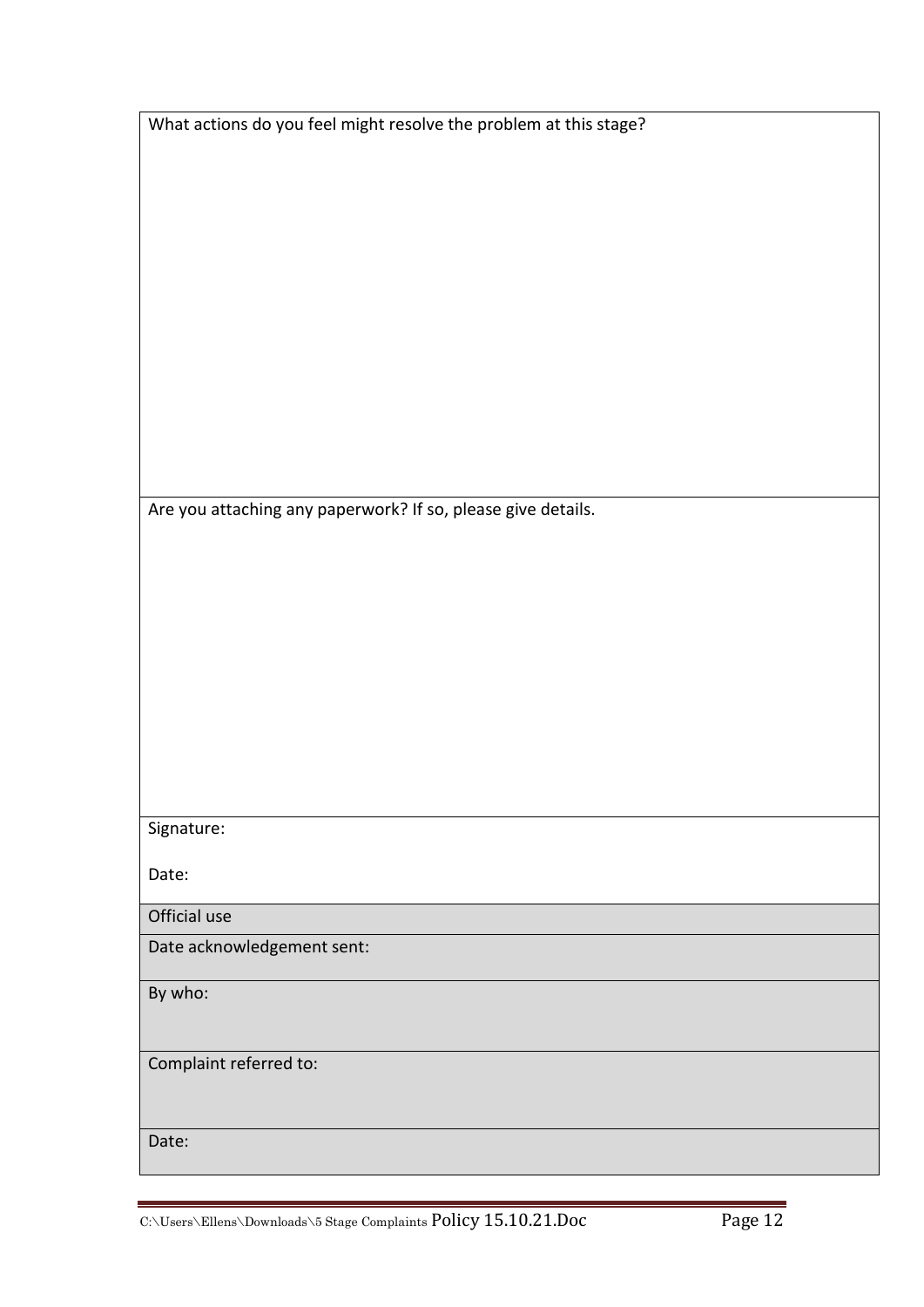## *Roles and Responsibilities*

#### **Complainant**

The complainant will receive a more effective response to the complaint if they:

- explain the complaint in full as early as possible
- co-operate with the school in seeking a solution to the complaint
- respond promptly to requests for information or meetings or in agreeing the details of the complaint
- ask for assistance as needed
- treat all those involved in the complaint with respect
- refrain from publicising the details of their complaint on social media and respect confidentiality.

#### **Investigator**

The investigator's role is to establish the facts relevant to the complaint by:

- providing a comprehensive, open, transparent and fair consideration of the complaint through:
	- o sensitive and thorough interviewing of the complainant to establish what has happened and who has been involved
	- o interviewing staff and children/young people and other people relevant to the complaint
	- o consideration of records and other relevant information
	- o analysing information
- liaising with the complainant and the complaints co-ordinator as appropriate to clarify what the complainant feels would put things right.

The investigator should:

- conduct interviews with an open mind and be prepared to persist in the questioning
- keep notes of interviews or arrange for an independent note taker to record minutes of the meeting
- ensure that any papers produced during the investigation are kept securely pending any appeal
- be mindful of the timescales to respond
- prepare a comprehensive report for the headteacher or complaints committee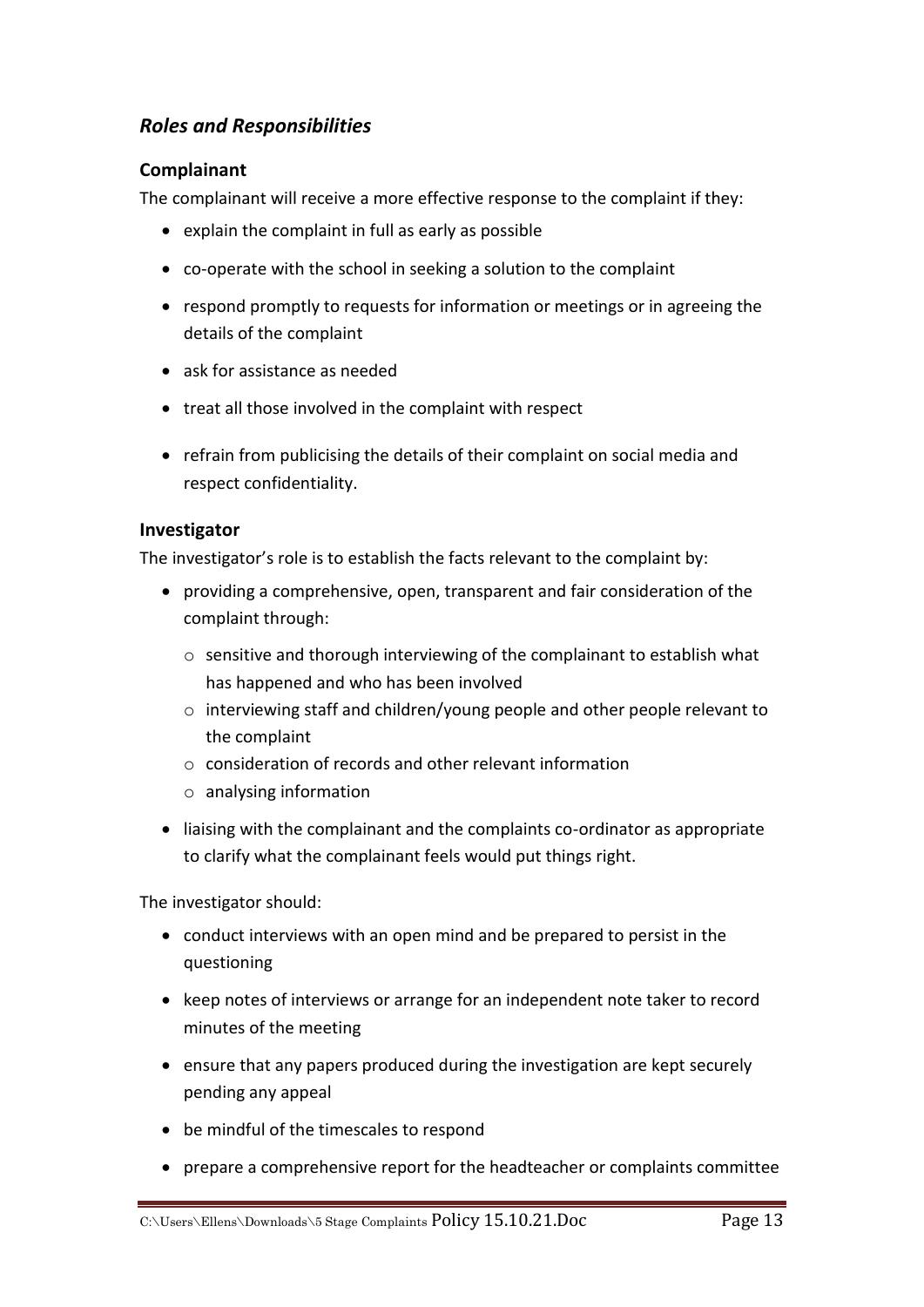that sets out the facts, identifies solutions and recommends courses of action to resolve problems.

The headteacher or complaints committee will then determine whether to uphold or dismiss the complaint and communicate that decision to the complainant, providing the appropriate escalation details.

**Complaints Co-ordinator** (this could be the headteacher / designated complaints governor or other staff member providing administrative support)

The complaints co-ordinator should:

- ensure that the complainant is fully updated at each stage of the procedure
- liaise with staff members, headteacher, Chair of Governors, Clerk and LAs (if appropriate) to ensure the smooth running of the complaints procedure
- be aware of issues regarding:
	- $\circ$  sharing third party information
	- o additional support. This may be needed by complainants when making a complaint including interpretation support or where the complainant is a child or young person
- keep records.

#### **Clerk to the Governing Body**

The Clerk is the contact point for the complainant and the committee and should:

- ensure that all people involved in the complaint procedure are aware of their legal rights and duties, including any under legislation relating to school complaints, education law, the Equality Act 2010, the Freedom of Information Act 2000, the Data Protection Act (DPA) 2018 and the General Data Protection Regulations (GDPR)
- set the date, time and venue of the meeting, ensuring that the dates are convenient to all parties (if they are invited to attend) and that the venue and proceedings are accessible
- collate any written material relevant to the complaint (for example; stage 1 paperwork, school and complainant submissions) and send it to the parties in advance of the meeting within an agreed timescale
- record the proceedings
- circulate the minutes of the meeting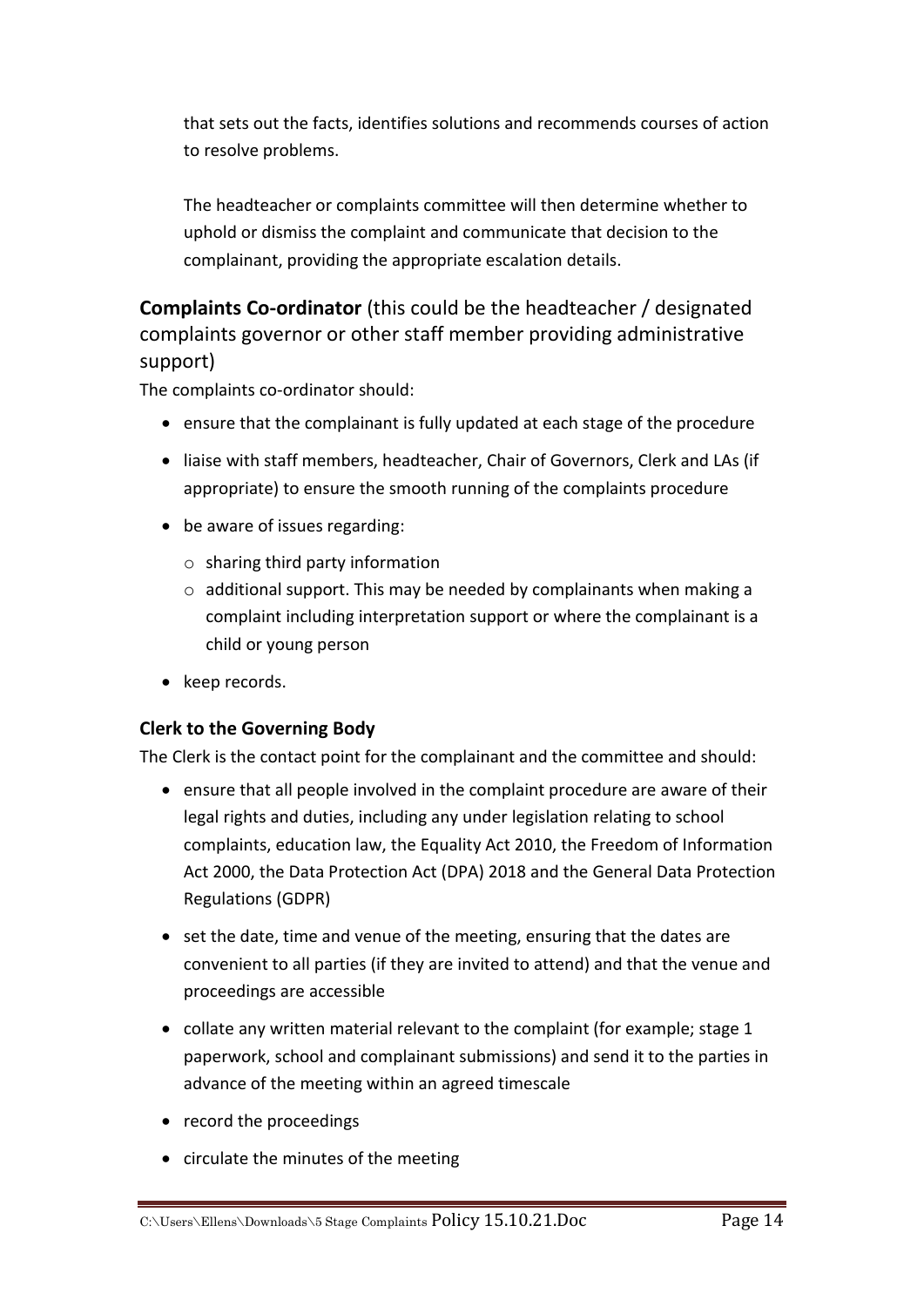notify all parties of the committee's decision.

#### **Committee Chair**

The committee's chair, who is nominated in advance of the complaint meeting, should ensure that:

- both parties are asked (via the Clerk) to provide any additional information relating to the complaint by a specified date in advance of the meeting
- the meeting is conducted in an informal manner, is not adversarial, and that, if all parties are invited to attend, everyone is treated with respect and courtesy
- complainants who may not be used to speaking at such a meeting are put at ease. This is particularly important if the complainant is a child/young person
- the remit of the committee is explained to the complainant
- written material is seen by everyone in attendance, provided it does not breach confidentiality or any individual's rights to privacy under the DPA 2018 or GDPR.

If a new issue arises it would be useful to give everyone the opportunity to consider and comment upon it; this may require a short adjournment of the meeting

- both the complainant and the school are given the opportunity to make their case and seek clarity, either through written submissions ahead of the meeting or verbally in the meeting itself
- the issues are addressed
- key findings of fact are made
- the committee is open-minded and acts independently
- no member of the committee has an external interest in the outcome of the proceedings or any involvement in an earlier stage of the procedure
- $\bullet$  the meeting is minuted
- they liaise with the Clerk (and complaints co-ordinator, if the school has one).

#### **Committee Member**

Committee members should be aware that:

The meeting must be independent and impartial, and should be seen to be so

No governor may sit on the committee if they have had a prior involvement in the complaint or in the circumstances surrounding it.